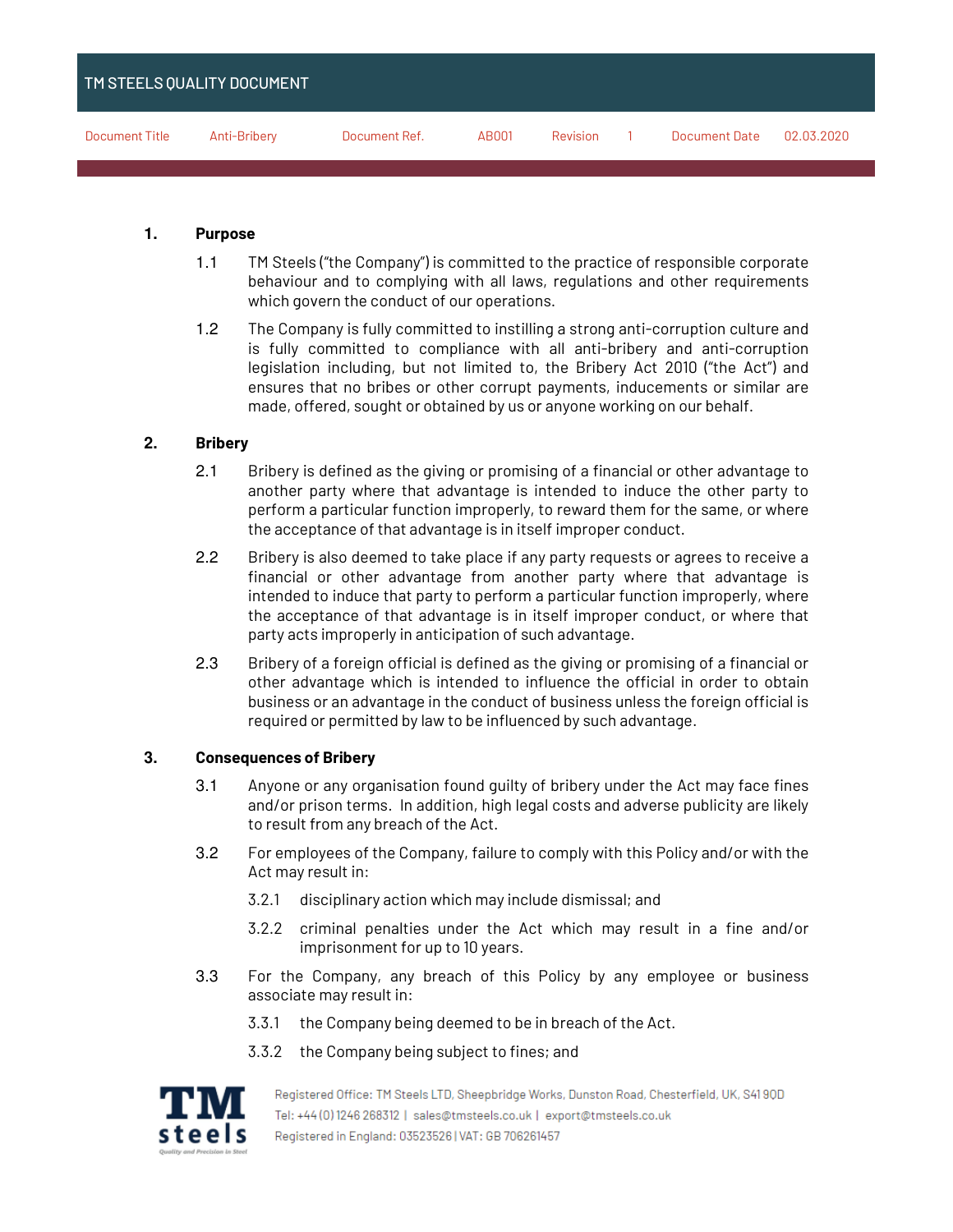| <b>TM STEELS QUALITY DOCUMENT</b> |              |               |       |          |                      |            |
|-----------------------------------|--------------|---------------|-------|----------|----------------------|------------|
| Document Title                    | Anti-Bribery | Document Ref. | AB001 | Revision | <b>Document Date</b> | 02.03.2020 |

3.3.3 the Company suffering negative publicity and further associated damage as a result of such breach.

## **4. Responsibility for Compliance and Scope of Policy**

- 4.1 This Policy applies to all employees, agents, contractors, subcontractors, consultants, business partners and any other parties (including individuals, partnerships and bodies corporate) associated with the Company or any of its subsidiaries.
- 4.2 It is the responsibility of all of the abovementioned parties to ensure that bribery is prevented, detected and reported and all such reports should be made in accordance with the Company's Whistleblowing Policy or as otherwise stated in this Policy, as appropriate.
- 4.3 No party described in section 4.1 may:
	- 4.3.1 give or promise any financial or other advantage to another party (or use a third party to do the same) on the Company's behalf where that advantage is intended to induce the other party to perform a particular function improperly, to reward them for the same, or where the acceptance of that advantage will in itself constitute improper conduct;
	- 4.3.2 request or agree to receive any financial or other advantage from another party where that advantage is intended to induce the improper performance of a particular function, where the acceptance of that advantage will in itself constitute improper conduct, or where the recipient intends to act improperly in anticipation of such an advantage.
- 4.4 Parties described in section 4.1 must:
	- 4.4.1 be aware and alert at all times of all bribery risks as described in this Policy and in particular as set out in section 9 below;
	- 4.4.2 exercise due diligence at all times when dealing with third parties on behalf of the Company; and
	- 4.4.3 report any and all concerns relating to bribery to the QHSE Manager or, in the case of non-employees, their normal point of contact within the Company, or otherwise in accordance with the Company's Whistleblowing Policy.

# **5. Facilitation Payments**

- 5.1 A facilitation payment is defined as a small payment made to officials in order to ensure or speed up the performance of routine or necessary functions.
- 5.2 Facilitation payments constitute bribes and, subject to section 5.3, may not be made at any time irrespective of prevailing business customs in certain territories.

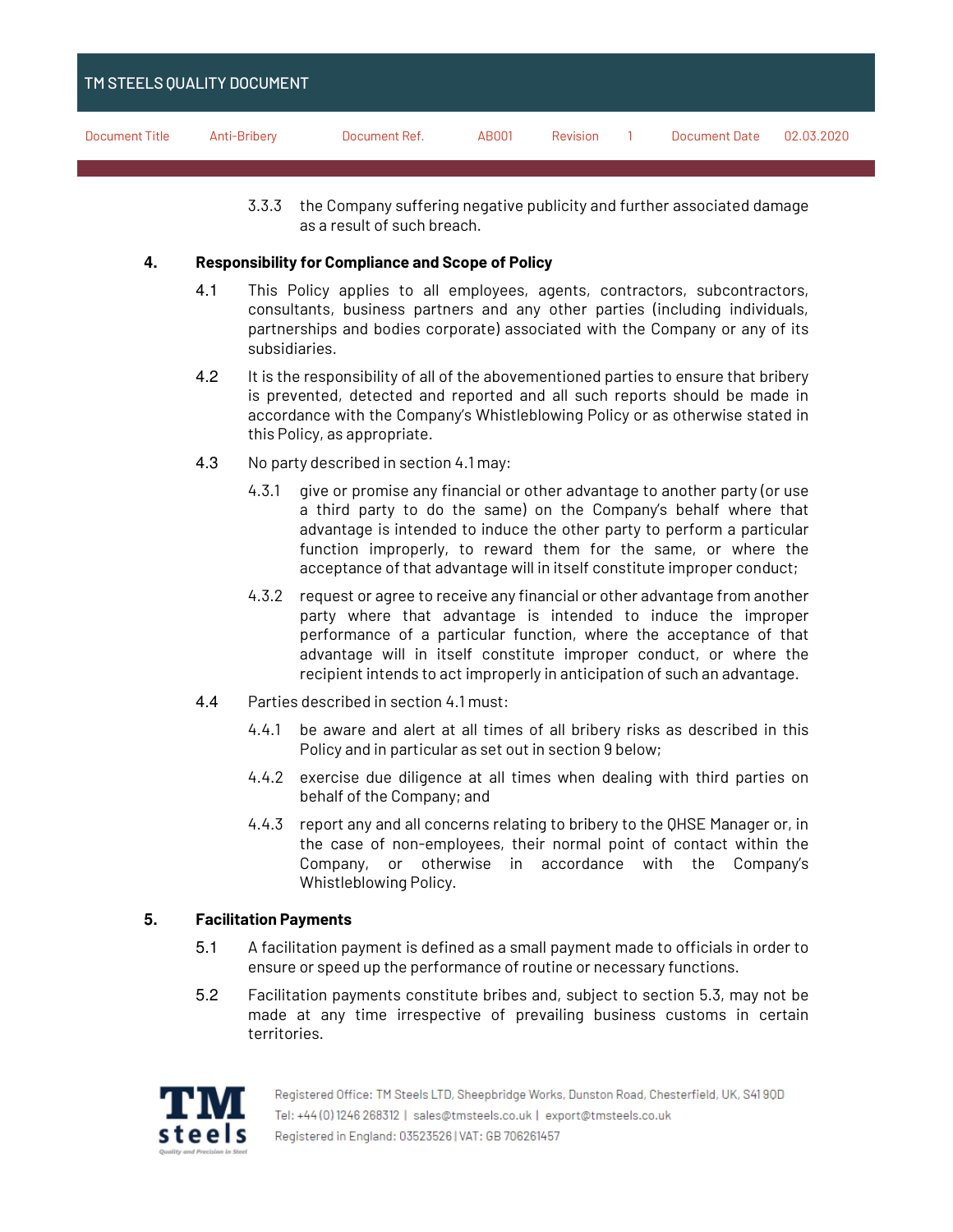| <b>TM STEELS QUALITY DOCUMENT</b> |              |               |       |          |               |            |
|-----------------------------------|--------------|---------------|-------|----------|---------------|------------|
| Document Title                    | Anti-Bribery | Document Ref. | AB001 | Revision | Document Date | 02.03.2020 |

5.3 Facilitation or similar payments may be made in limited circumstances where your life is in danger but under no other circumstances. Any payment so made must be reported to the QHSE Manager as soon as is reasonably possible and practicable.

### **6. Gifts and Hospitality**

- 6.1 Gifts and hospitality remain a legitimate part of conducting business and should be provided only in compliance with the Company's Gifts and Hospitality Policy.
- 6.2 Gifts and hospitality can, when excessive, constitute a bribe and/or a conflict of interest. Care and due diligence should be exercised at all times when giving or receiving any form of gift or hospitality on behalf of the Company.
- 6.3 The following general principles apply:
	- 6.3.1 Gifts and hospitality may neither be given nor received as rewards, inducements or encouragement for preferential treatment or inappropriate or dishonest conduct.
	- 6.3.2 Neither gifts nor hospitality should be actively sought or encouraged from any party, nor should the impression be given that the award of any business, custom, contract or similar will be in any way conditional on gifts or hospitality.
	- 6.3.3 Cash should be neither given nor received as a gift under any circumstances.
	- 6.3.4 Gifts and hospitality to or from relevant parties should be generally avoided at the time of contracts being tendered or awarded.
	- 6.3.5 The value of all gifts and hospitality, whether given or received, should be proportionate to the matter to which they relate and should not be unusually high or generous when compared to prevailing practices in our industry or sector.
	- 6.3.6 Certain gifts which would otherwise be in breach of this Policy and/or the Hospitality and Gifts Policy may be accepted if refusal would cause significant and/or cultural offence, however the Company will donate any gifts accepted for such reasons to a charity of the Managing Directors choosing.
	- 6.3.7 All gifts and hospitality, whether given or received, must be recorded in the Hospitality & Gifts Register.

# **7. Charitable Donations**

7.1 Charitable donations are permitted only to registered (non-profit) charities. No charitable donations may be given to any organisation which is not a registered charity.



Registered Office: TM Steels LTD, Sheepbridge Works, Dunston Road, Chesterfield, UK, S4190D Tel: +44(0)1246 268312 | sales@tmsteels.co.uk | export@tmsteels.co.uk Registered in England: 03523526 | VAT: GB 706261457